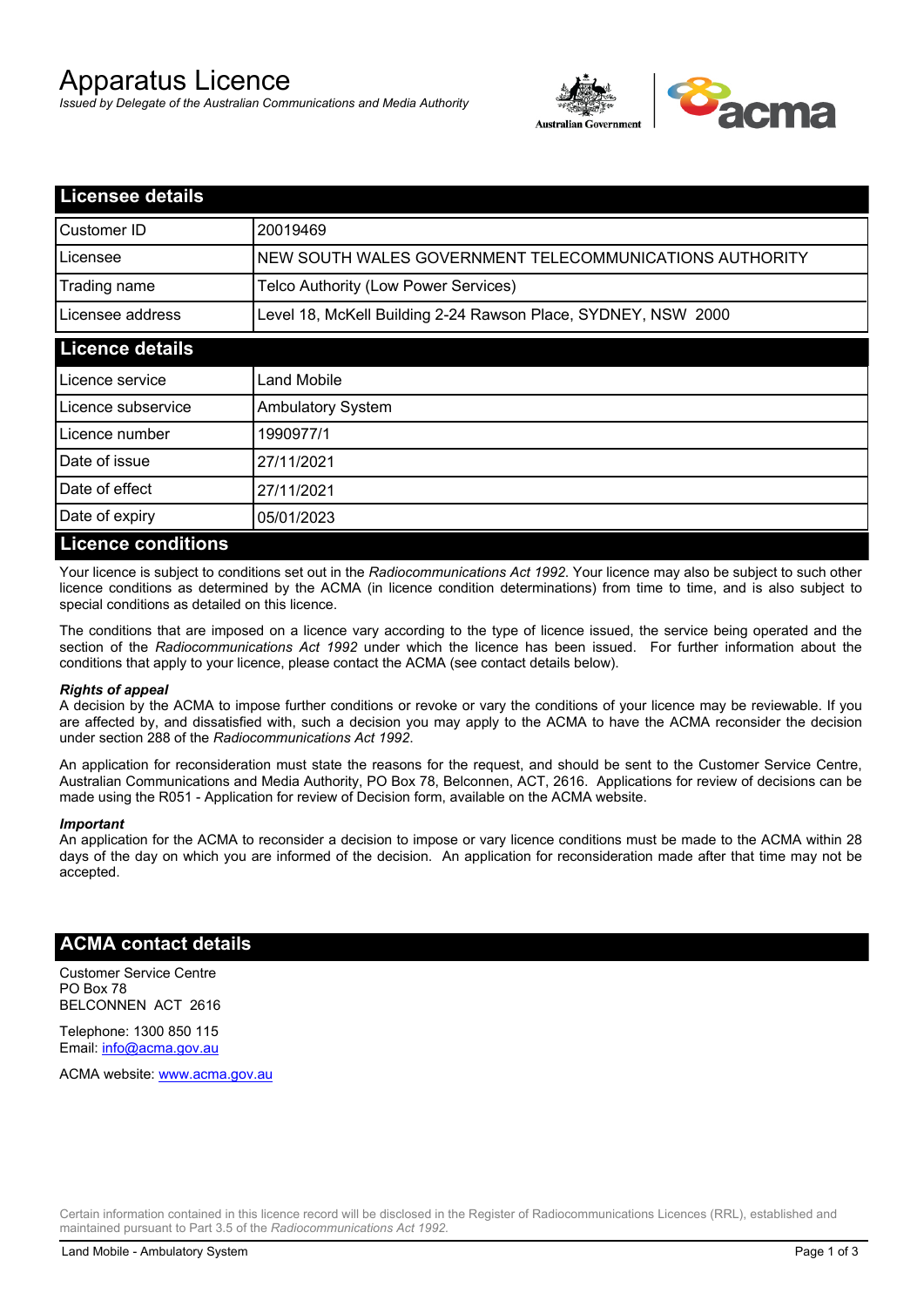# **Advisory Notes applying to licence no.: 1990977/1**

Conditions applicable to the operation of Ambulatory System station(s) authorised under this licence can be found in the Radiocommunications Licence Conditions (Apparatus Licence) Determination and the Radiocommunications Licence Conditions (Land Mobile Licence) Determination. Copies of these determinations are available from the ACMA and from the ACMA home page (www.acma.gov.au).